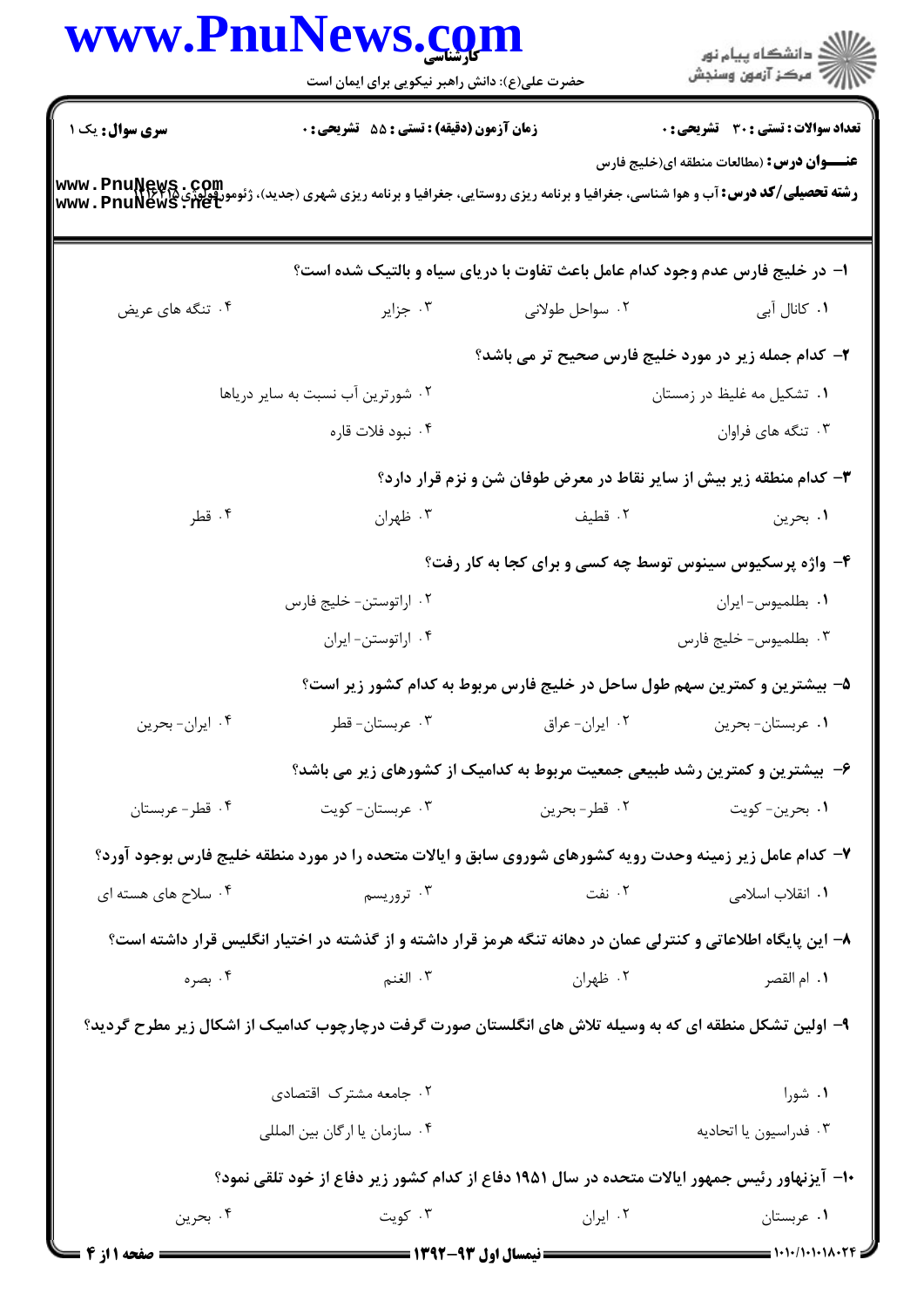| ر<br>دانشڪاه پيام نور)<br>اڳ مرڪز آزمون وسنڊش                         | www.PnuNews.com<br>حضرت علی(ع): دانش راهبر نیکویی برای ایمان است |                                                                                                                |                                                                                                                                                                                       |  |  |
|-----------------------------------------------------------------------|------------------------------------------------------------------|----------------------------------------------------------------------------------------------------------------|---------------------------------------------------------------------------------------------------------------------------------------------------------------------------------------|--|--|
| تعداد سوالات : تستي : 30 - تشريحي : 0                                 |                                                                  | زمان آزمون (دقیقه) : تستی : 55 تشریحی : 0                                                                      | <b>سری سوال : ۱ یک</b>                                                                                                                                                                |  |  |
| <b>عنــــوان درس:</b> مطالعات منطقه ای(خلیج فارس)                     |                                                                  |                                                                                                                | - - - - - -<br><b>رشته تحصیلی/کد درس:</b> آب و هوا شناسی، جغرافیا و برنامه ریزی روستایی، جغرافیا و برنامه ریزی شهری (جدید)، ژئومورفولوژی www . PnuNews . 11et<br>www . PnuNews . 11et |  |  |
|                                                                       |                                                                  | 1۱– در نظریات ژئوپلیتیکی، کدامیک از دریاهای زیر با مفهوم ریملند همخوانی داشته و مصداقی برای آن است؟            |                                                                                                                                                                                       |  |  |
| ٠١ خليج فارس                                                          | ۰۲ بالتییک                                                       | ۰۳ منجمد شمالی                                                                                                 | ۰۴ اقيانوس اطلس                                                                                                                                                                       |  |  |
| ۱۲- کدامیک از اصلاحات ساختاری زیر توسط شوروی سابق به اجرا درآمد؟      |                                                                  |                                                                                                                |                                                                                                                                                                                       |  |  |
| ۰۱ صلاح و پیشرفت                                                      | ۰۲ سپرصحرا                                                       | ۰۳ گلاسنوست                                                                                                    | ۰۴ نظم نوین جهانی                                                                                                                                                                     |  |  |
| ۱۳- امروزه، ارتش کشور عمان به کدامیک از کشورهای زیر بیشتر وابسته است؟ |                                                                  |                                                                                                                |                                                                                                                                                                                       |  |  |
| ۰۱ انگلستان                                                           | ۰۲ فرانسه                                                        | ۰۳ ایالات متحده                                                                                                | ۰۴ عربستان                                                                                                                                                                            |  |  |
|                                                                       |                                                                  | ۱۴– کارتر رئیس جمهور ایالات متحده در زمان پیروزی انقلاب اسلامی، کدام طرح زیر را تشکیل داد؟                     |                                                                                                                                                                                       |  |  |
| ۰۱ مهار دو جانبه                                                      |                                                                  | ۰۲ سد نفوذ                                                                                                     |                                                                                                                                                                                       |  |  |
| ۰۳ نیروهای واکنش سریع                                                 |                                                                  | ۰۴ دولت های یاغی                                                                                               |                                                                                                                                                                                       |  |  |
|                                                                       |                                                                  | ۱۵– کدام رئیس جمهور آمریکا از طریق تهدید به حمله اتمی، شوروی سابق را وادار به خروج از ایران نمود؟              |                                                                                                                                                                                       |  |  |
| ۰۱ هري ترومن                                                          | ۰۲ روزولت                                                        | ۰۳ جیمی کارتر                                                                                                  | ۰۴ رونالد ريگان                                                                                                                                                                       |  |  |
|                                                                       |                                                                  | ۱۶- آستراتژی «صلاح و پیشرفت» توسط چه کشوری و برکدام مسائل زیر بیشتر تاکید داشت؟                                |                                                                                                                                                                                       |  |  |
| ۰۱ شوروی- امنیتی و تجاری                                              |                                                                  | ۰۲ چین- تجاری و امنیتی                                                                                         |                                                                                                                                                                                       |  |  |
| ۰۳ شوروی- سیاسی و اقتصادی                                             |                                                                  | ۰۴ چین- سیاسی و اقتصادی                                                                                        |                                                                                                                                                                                       |  |  |
|                                                                       |                                                                  | ۱۷– اولین کشوری که وابستگی صدور نفت خود را در تنگه هرمز به صفر رساند کدام کشور بود؟                            |                                                                                                                                                                                       |  |  |
| ۰۱ عراق                                                               | ۰۲ عربستان                                                       | ۰۳ کویت                                                                                                        | ۰۴ امارات                                                                                                                                                                             |  |  |
|                                                                       |                                                                  | ۱۸– وجود کدام عامل زیر باعث شد تا برای اولین بارکشورهای غربی به فکر کاهش وابستگی به تنگه هرمز بیفتند؟          |                                                                                                                                                                                       |  |  |
| ۰۱ شوک نفتی                                                           |                                                                  | ۰۲ تصرف تنگه توسط شوروی سابق                                                                                   |                                                                                                                                                                                       |  |  |
| ۰۳ پیروزی انقلاب اسلامی ایران                                         |                                                                  | ۰۴ حمله عراق به ايران                                                                                          |                                                                                                                                                                                       |  |  |
|                                                                       |                                                                  | ۱۹– کدام کشور زیر از خط لوله نفتی بصره- پنبوع و تلاش های کشور عراق برای صدور نفت بغیر از تنگه هرمز حمایت نمود؟ |                                                                                                                                                                                       |  |  |
| ۰۱ ترکیه                                                              | ۰۲ سوریه                                                         | ۰۳ کویت                                                                                                        | ۰۴ عربستان                                                                                                                                                                            |  |  |
| ۲۰- خط لوله کرکوک- عقبه از جمله کدامیک از طرح های زیر می باشد؟        |                                                                  |                                                                                                                |                                                                                                                                                                                       |  |  |
| ۰۱ پیش بینی شده                                                       | ۰۲ پیش بینی نشده                                                 | ۰۳ اجرا شده                                                                                                    | ۰۴ متروک                                                                                                                                                                              |  |  |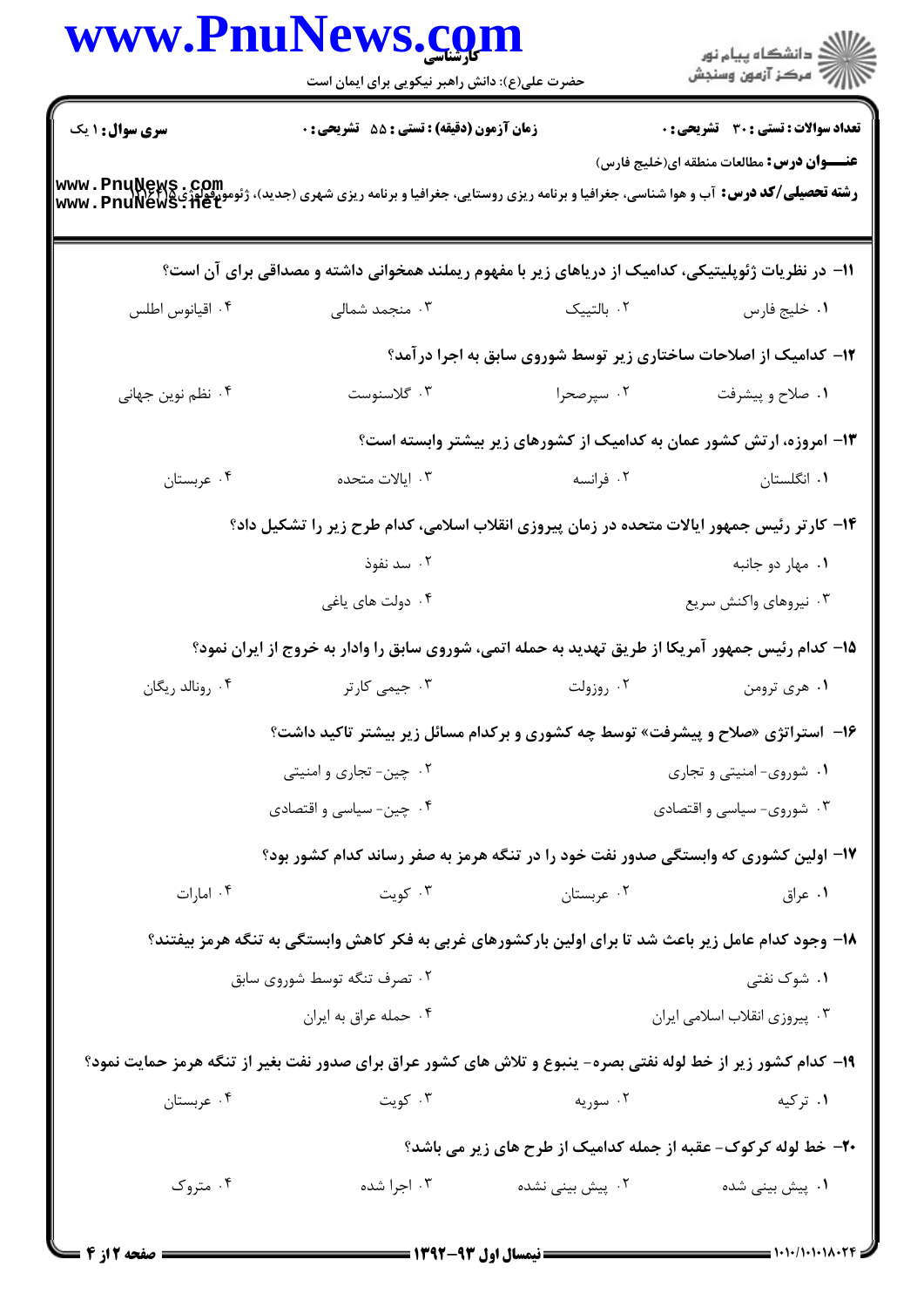|                                                                                                                                                                       | www.PnuNews.com<br>الاد دانشگاه پيام نور<br>   > مرکز آزمون وسنجش<br>حضرت علی(ع): دانش راهبر نیکویی برای ایمان است |                                            |                        |  |  |
|-----------------------------------------------------------------------------------------------------------------------------------------------------------------------|--------------------------------------------------------------------------------------------------------------------|--------------------------------------------|------------------------|--|--|
| <b>تعداد سوالات : تستی : 30 ٪ تشریحی : 0</b>                                                                                                                          |                                                                                                                    | زمان آزمون (دقیقه) : تستی : 55 آتشریحی : 0 | <b>سری سوال :</b> ۱ یک |  |  |
| <b>عنـــوان درس:</b> مطالعات منطقه ای(خلیج فارس)                                                                                                                      |                                                                                                                    |                                            |                        |  |  |
| <b>رشته تحصیلی/کد درس:</b> آب و هوا شناسی، جغرافیا و برنامه ریزی روستایی، جغرافیا و برنامه ریزی شهری (جدید)، ژئومورفولوژی www . PnuNews . 10t<br>www . PnuNews . 11et |                                                                                                                    |                                            |                        |  |  |
| <b>۲۱</b> – خط لوله تاپ لاین به کدامیک از ترمینال های دریایی منتهی می شود؟                                                                                            |                                                                                                                    |                                            |                        |  |  |
| ۰۱ دریای سرخ                                                                                                                                                          | ۰۲ خلیج عدن                                                                                                        | ۰۳ دریای مدیترانه                          | ۰۴ باب المندب          |  |  |
| ۲۲– احداث کانال جایگزین برای تنگه هرمز در کدام منطقه پیش بینی شده و براساس کدام عامل زیر غیرمنطقی بوده است؟                                                           |                                                                                                                    |                                            |                        |  |  |
| ٠١ راس المسندم- امنيتي                                                                                                                                                |                                                                                                                    | ۰۲ بوریمی- اقتصادی                         |                        |  |  |
| ٠٣ راس المسندم- اقتصادى                                                                                                                                               |                                                                                                                    | ۰۴ بوریمی امنیتی                           |                        |  |  |
| ۲۳- به کدام دلیل زیر، دریای عمان نسبت به سایر آب های منطقه از اولویت بیشتری برای مسیرهای خطوط لوله برخوردار<br>است؟                                                   |                                                                                                                    |                                            |                        |  |  |
| ۰۱ اقتصادي- بازرگاني                                                                                                                                                  | ٢. سياسي- اقتصادي                                                                                                  | ۰۳ طبیعی - تجاری                           | ۰۴ سیاسی- امنیتی       |  |  |
| ۲۴- براساس الکساندر سورسکی، تقویت کدام بخش از نیروی نظامی توصیه می شود؟                                                                                               |                                                                                                                    |                                            |                        |  |  |
| ۰۱ هوایی                                                                                                                                                              | ۰۲ زمینی                                                                                                           | ۰۳ دریایی                                  | ۰۴ زیردریایی           |  |  |
| ۲۵– براساس نظر ژنرال کاستکس، هارتلند کنونی زمین در کدامیک از صحنه های عملیاتی زیر قرار دارد؟                                                                          |                                                                                                                    |                                            |                        |  |  |
| ٠١ اقيانوس اطلس                                                                                                                                                       |                                                                                                                    | ۰۲ اقیانوس منجمد شمالی                     |                        |  |  |
| ۰۳ اقیانوس کبیر                                                                                                                                                       |                                                                                                                    | ۰۴ اقیانوس هند                             |                        |  |  |
| ۲۶– حق ترانزیت بیشتر به کدامیک از موقعیت های جغرافیایی زیر اختصاص می یابد؟                                                                                            |                                                                                                                    |                                            |                        |  |  |
| ۰۱ فلات قاره                                                                                                                                                          |                                                                                                                    | ۰۲ دریای سرزمینی                           |                        |  |  |
| ۰۳ تنگه ها                                                                                                                                                            |                                                                                                                    | ۰۴ منطقه انحصاري اقتصادي                   |                        |  |  |
| ۲۷- قدرت بری در قبل و بعد از جنگ جهانی دوم به ترتیب برای کدامیک از کشورهای زیر مناسب می باشد؟                                                                         |                                                                                                                    |                                            |                        |  |  |
| ۰۱ روسيه- آلمان                                                                                                                                                       | ۰۲ چین- هند                                                                                                        | ۰۳ آلمان-روسيه                             | ۰۴ هند- چين            |  |  |
| <b>۲۸- چرا بحرین نامزد پذیرش مقر فرماندهی نیروهای مرکزی امریکا شده است؟</b>                                                                                           |                                                                                                                    |                                            |                        |  |  |
| ۰۱ وجود پایگاه های دریایی آمریکا                                                                                                                                      |                                                                                                                    | ۰۲ توصیه های عربستان                       |                        |  |  |
| ۰۳ موقعیت ژئوپلیتیک                                                                                                                                                   |                                                                                                                    | ۰۴ بحران سیاسی                             |                        |  |  |
| ۲۹– کدامیک از پایگاه های هوایی- دریایی زیر در کشور عربستان قرار دارد؟                                                                                                 |                                                                                                                    |                                            |                        |  |  |
| ٠١. ام القصر                                                                                                                                                          | ۰۲ ظهران                                                                                                           | ۰۳ الغنم                                   | ۰۴ بوبيان              |  |  |
|                                                                                                                                                                       |                                                                                                                    |                                            |                        |  |  |